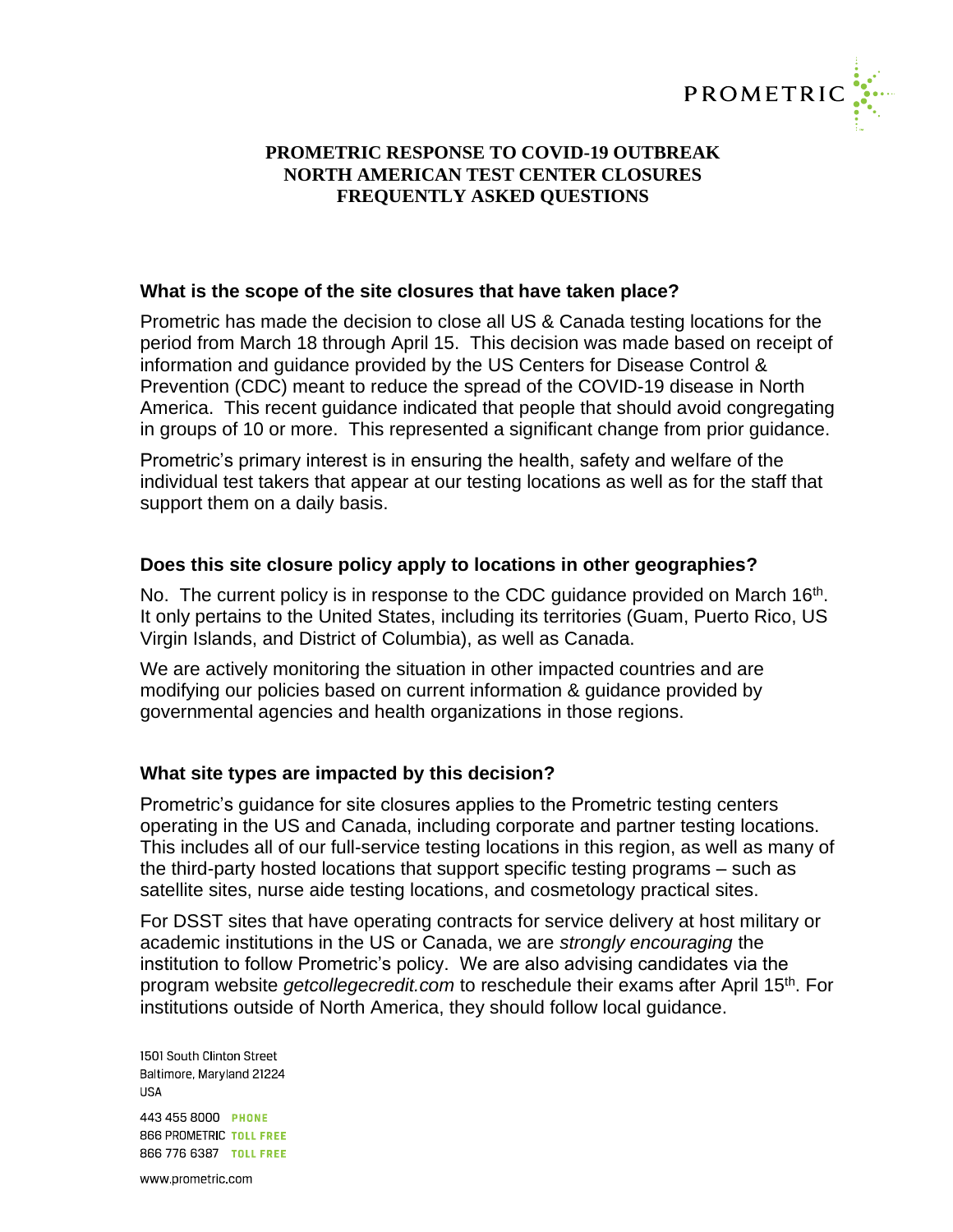

For Food Safety locations, we are advising proctors and corporate sponsors that we will stop processing requests for testing from March 18 through April 15.

### **Can Prometric guarantee that testing will be open on April 16?**

No. What we have learned over the past few weeks is that the COVID-19 pandemic is a highly fluid situation with new information about exposure rates and new transmission statistics available daily. We intend to resume normal operations on April 16<sup>th</sup> but will make a determination on policy as new information is available. Prometric's global leadership team is meeting twice daily to review the situation and determine if policy changes are required. We will share information with our clients as soon as possible since we know there are implications for our partners' organizations as well.

### **How will Prometric manage capacity and test appointment availability for dates after the suspension period?**

Prometric has a dedicated, experienced staff of business analysts that use proven tools and techniques to manage our test center availability. These professionals are engaged in our planning process for the time when we can resume normal testing operations in the impacted regions. They have detailed insight into client program requirements and are working collaboratively with the account teams and our site operations leadership team to identify solutions that will satisfy our diverse client requirements. We are committed to using whatever means are available to us to provide maximum testing availability following resumption of testing to best serve the needs of our testing populations.

#### **How will Prometric manage existing test taker appointments?**

Prometric's global Candidate Cares team is working aggressively to manage all of the candidate transactions as quickly as possible. All impacted individuals should have already received email notification of the need for Prometric to either cancel or reschedule their original testing appointment. This notice was sent to the vast majority of test takers on March 17.

1501 South Clinton Street Baltimore, Maryland 21224 **USA** 443 455 8000 PHONE 866 PROMETRIC TOLL FREE 866 776 6387 TOLL FREE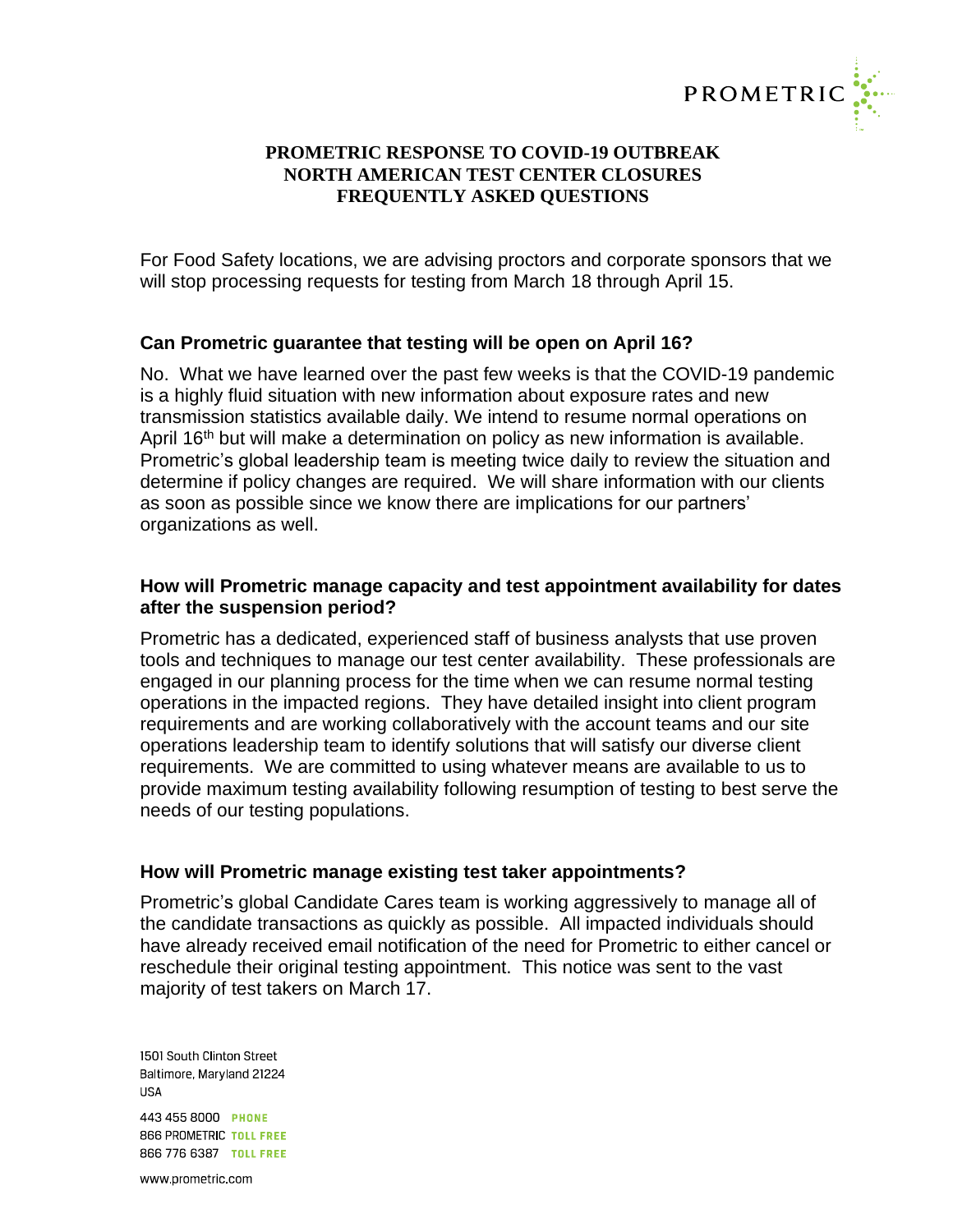

For most candidates this means that Prometric will reschedule the original appointment to a new date approximately 45 days or further into the future. The candidate will receive notification of the new appointment details and will be provided with instructions on how those individuals can use our self-service tools to make further modifications to their testing appointments – such as finding a date or time that better works with their personal schedule and the realities of their situation.

For select testing programs, Prometric will cancel the original appointment and create a new appointment into the future based on the unique requirements of the testing program. These individuals should also be able to self-serve for appointment modifications if necessary.

For clients with more complex needs, your account team will work with you to find and implement an appropriate solution that satisfies your needs.

# **Will impacted candidates be charged a reschedule fee?**

No. Prometric will not charge any impacted candidates reschedule fees as a result of the need to reschedule their appointment.

# **Will this activity impact a candidate's ability to schedule a new appointment?**

No it should not. Prometric provides on-line self-service registration and scheduling tools that a majority of test takers use to book their own appointments. We strongly encourage test takers to take advantage of this service, if enabled for their program, as it provides flexibility and convenience for the test takers without having to wait for a customer service representative (CSR). The online tool provides the same information and options that are available to our CSRs.

For those programs that require CSR support, we will continue to provide phone support to the best of our abilities, however, candidates should be aware that wait times will be extended due to the significant increase in call volumes that we are supporting.

1501 South Clinton Street Baltimore, Maryland 21224 **USA** 443 455 8000 PHONE 866 PROMETRIC TOLL FREE 866 776 6387 TOLL FREE